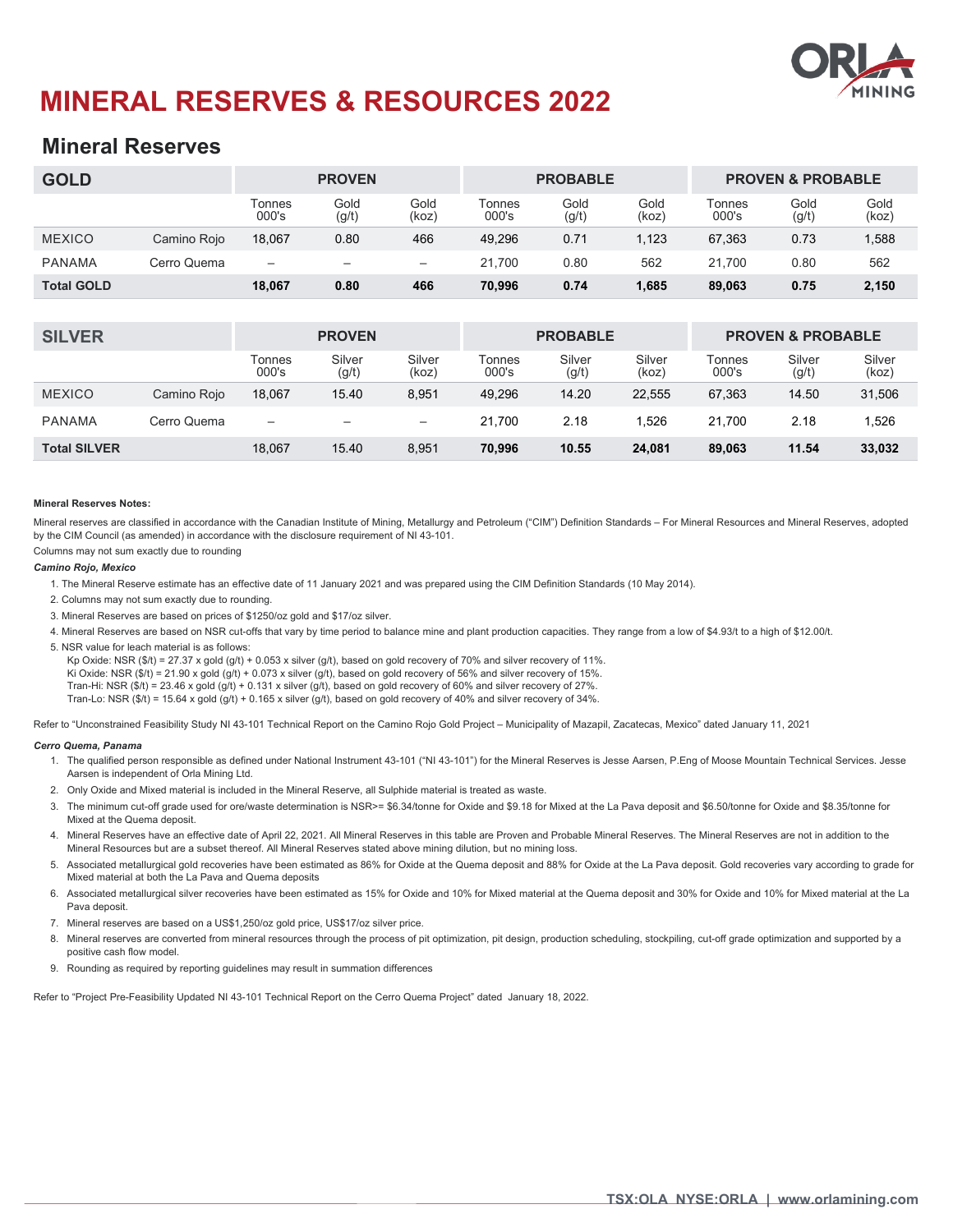### **Measured and Indicated Mineral Resources**

| <b>GOLD</b>       |                          | <b>MEASURED</b>                   |                          |                          |                 | <b>INDICATED</b> |               | <b>MEASURED &amp; INDICATED</b> |               |               |  |
|-------------------|--------------------------|-----------------------------------|--------------------------|--------------------------|-----------------|------------------|---------------|---------------------------------|---------------|---------------|--|
|                   |                          | Tonnes<br>000's                   | Gold<br>(q/t)            | Gold<br>(koz)            | Tonnes<br>000's | Gold<br>(q/t)    | Gold<br>(koz) | Tonnes<br>000's                 | Gold<br>(q/t) | Gold<br>(koz) |  |
| <b>MEXICO</b>     | Camino Rojo (Oxide)      | 19,391                            | 0.77                     | 482                      | 75,249          | 0.70             | 1,681         | 94,640                          | 0.71          | 2,163         |  |
|                   | Camino Rojo (Sulphide)   | 3,358                             | 0.69                     | 74                       | 255.445         | 0.88             | 7,221         | 258.803                         | 0.88          | 7,296         |  |
|                   | <b>Total Camino Rojo</b> | 22,749                            | 0.76                     | 557                      | 330,694         | 0.84             | 8,902         | 353,443                         | 0.83          | 9,459         |  |
| <b>PANAMA</b>     | Cerro Quema (Oxide)      | $\overline{\phantom{0}}$          |                          | $\overline{\phantom{0}}$ | 30,793          | 0.66             | 651           | 30,793                          | 0.66          | 651           |  |
|                   | Cerro Quema (Mixed)      | $\overline{\phantom{0}}$          | $\overline{\phantom{0}}$ | $\overline{\phantom{0}}$ | 2,479           | 0.52             | 41            | 2,479                           | 0.52          | 41            |  |
|                   | Caballito (Oxide)        | $\overbrace{\phantom{123221111}}$ |                          |                          | 998             | 0.49             | 16            | 998                             | 0.49          | 16            |  |
|                   | Caballito (Sulphide)     |                                   |                          | $\overline{\phantom{0}}$ | 31,952          | 0.31             | 315           | 31.952                          | 0.31          | 315           |  |
|                   | <b>Total Panama</b>      | $\overline{\phantom{0}}$          | $\overline{\phantom{m}}$ | $\qquad \qquad -$        | 66,222          | 0.48             | 1,023         | 66,222                          | 0.48          | 1,023         |  |
| <b>TOTAL GOLD</b> |                          | 22.749                            | 0.76                     | 557                      | 396,916         | 0.78             | 9,925         | 419.665                         | 0.78          | 10,482        |  |

| <b>SILVER</b>       |                        |                          | <b>MEASURED</b>          |                          |                 | <b>INDICATED</b> |                 | <b>MEASURED &amp; INDICATED</b> |                 |                 |  |
|---------------------|------------------------|--------------------------|--------------------------|--------------------------|-----------------|------------------|-----------------|---------------------------------|-----------------|-----------------|--|
|                     |                        | Tonnes<br>000's          | Silver<br>(g/t)          | Silver<br>(koz)          | Tonnes<br>000's | Silver<br>(g/t)  | Silver<br>(koz) | Tonnes<br>000's                 | Silver<br>(g/t) | Silver<br>(koz) |  |
| <b>MEXICO</b>       | Camino Rojo (Oxide)    | 19,391                   | 14.90                    | 9,305                    | 75,249          | 12.20            | 29,471          | 94.640                          | 12.70           | 38,776          |  |
|                     | Camino Rojo (Sulphide) | 3.358                    | 9.20                     | 997                      | 255.445         | 7.40             | 60.606          | 258.803                         | 7.40            | 61,603          |  |
|                     | Total Camino Rojo      | 22,749                   | 14.10                    | 10.302                   | 330,694         | 8.50             | 90,078          | 353,443                         | 8.80            | 100,379         |  |
| <b>PANAMA</b>       | Cerro Quema (Oxide)    |                          |                          | $\qquad \qquad$          | 30.793          | 2.01             | 1.992           | 30.793                          | 2.01            | 1,992           |  |
|                     | Cerro Quema (Mixed)    | $\overline{\phantom{m}}$ |                          | $\qquad \qquad -$        | 2,479           | 2.58             | 205             | 2,479                           | 2.15            | 205             |  |
|                     | Caballito (Oxide)      |                          |                          |                          | 998             | 2.10             | 67              | 998                             | 2.1             | 67              |  |
|                     | Caballito (Sulphide)   | $\qquad \qquad -$        |                          | $\overline{\phantom{m}}$ | 31,952          | 2.20             | 2.260           | 31.952                          | 2.2             | 2,260           |  |
|                     | <b>Total Panama</b>    | -                        | $\overline{\phantom{0}}$ | $\overline{\phantom{0}}$ | 66,222          | 2.12             | 4,524           | 66.222                          | 2.12            | 4,524           |  |
| <b>TOTAL SILVER</b> |                        | 22.749                   | 14.10                    | 10.302                   | 396,916         | 7.41             | 94,602          | 419,665                         | 7.77            | 104,903         |  |

| <b>COPPER</b>       |           | <b>MEASURED</b> |                          |            |               | <b>INDICATED</b> |                             |               |                     | <b>MEASURED &amp; INDICATED</b> |              |                 |              |                 |               |              |
|---------------------|-----------|-----------------|--------------------------|------------|---------------|------------------|-----------------------------|---------------|---------------------|---------------------------------|--------------|-----------------|--------------|-----------------|---------------|--------------|
|                     |           | onnes<br>000's  | CuEq<br>(%               | Cu<br>(% ) | CuEo<br>'Mlbs | Cu<br>(MIbs)     | <sup>-</sup> onnes<br>000's | SuEα<br>(9/6) | Cu<br>$(%^{6})^{6}$ | CuEa<br>(Mlbs)                  | Сu<br>(Mlbs) | Гоnnes<br>000's | CuEq<br>(% ) | Cu<br>$(%^{n})$ | CuEa<br>(Mlbs | Cu<br>(Mlbs) |
| <b>PANAMA</b>       | Caballito |                 | $\overline{\phantom{m}}$ | —          |               |                  | 31.952                      | 0.96          | 0.83                | 676                             | 585          | 31.952          | 0.96         | 0.83            | 676           | 585          |
| <b>TOTAL COPPER</b> |           |                 |                          |            |               |                  | 31.952                      | 0.96          | 0.83                | 676                             | 585          | 31.952          | 0.96         | 0.83            | 676           | 585          |

| <b>LEAD</b>       |                        | <b>MEASURED</b> |              |               |                 | <b>INDICATED</b> |               | <b>MEASURED &amp; INDICATED</b> |          |               |
|-------------------|------------------------|-----------------|--------------|---------------|-----------------|------------------|---------------|---------------------------------|----------|---------------|
|                   |                        | Tonnes<br>000's | Lead $(\% )$ | ∟ead<br>(MIb) | ⊺onnes<br>000's | Lead $(\% )$     | ∟ead<br>(MIb) | <b>Tonnes</b><br>000's          | Lead (%) | Lead<br>(MIb) |
| <b>MEXICO</b>     | Camino Rojo (Sulphide) | 3,358           | 0.13         | 9.3           | 255.445         | 0.07             | 404.3         | 258.803                         | 0.07     | 413.6         |
| <b>TOTAL LEAD</b> |                        | 3.358           | 0.13         | 9.3           | 255,445         | 0.07             | 404.3         | 258,803                         | 0.07     | 413.6         |

| <b>ZINC</b>       |                        | <b>MEASURED</b> |          |               |                 | <b>INDICATED</b>      |            | <b>MEASURED &amp; INDICATED</b> |              |               |
|-------------------|------------------------|-----------------|----------|---------------|-----------------|-----------------------|------------|---------------------------------|--------------|---------------|
|                   |                        | Tonnes<br>000's | Zinc (%) | Zinc<br>(MIb) | Tonnes<br>000's | Zinc<br>$(%^{6})^{6}$ | Zinc (Mlb) | Tonnes<br>000's                 | Zinc<br>(% ) | Zinc<br>(MIb) |
| <b>MEXICO</b>     | Camino Rojo (Sulphide) | 3,358           | 0.38     | 28.2          | 255.445         | 0.26                  | 1.468.7    | 258,803                         | 0.26         | 1,496.8       |
| <b>TOTAL ZINC</b> |                        | 3,358           | 0.38     | 28.2          | 255,445         | 0.26                  | 1.468.7    | 258.803                         | 0.26         | 1,496.8       |

## **Inferred Mineral Resources**

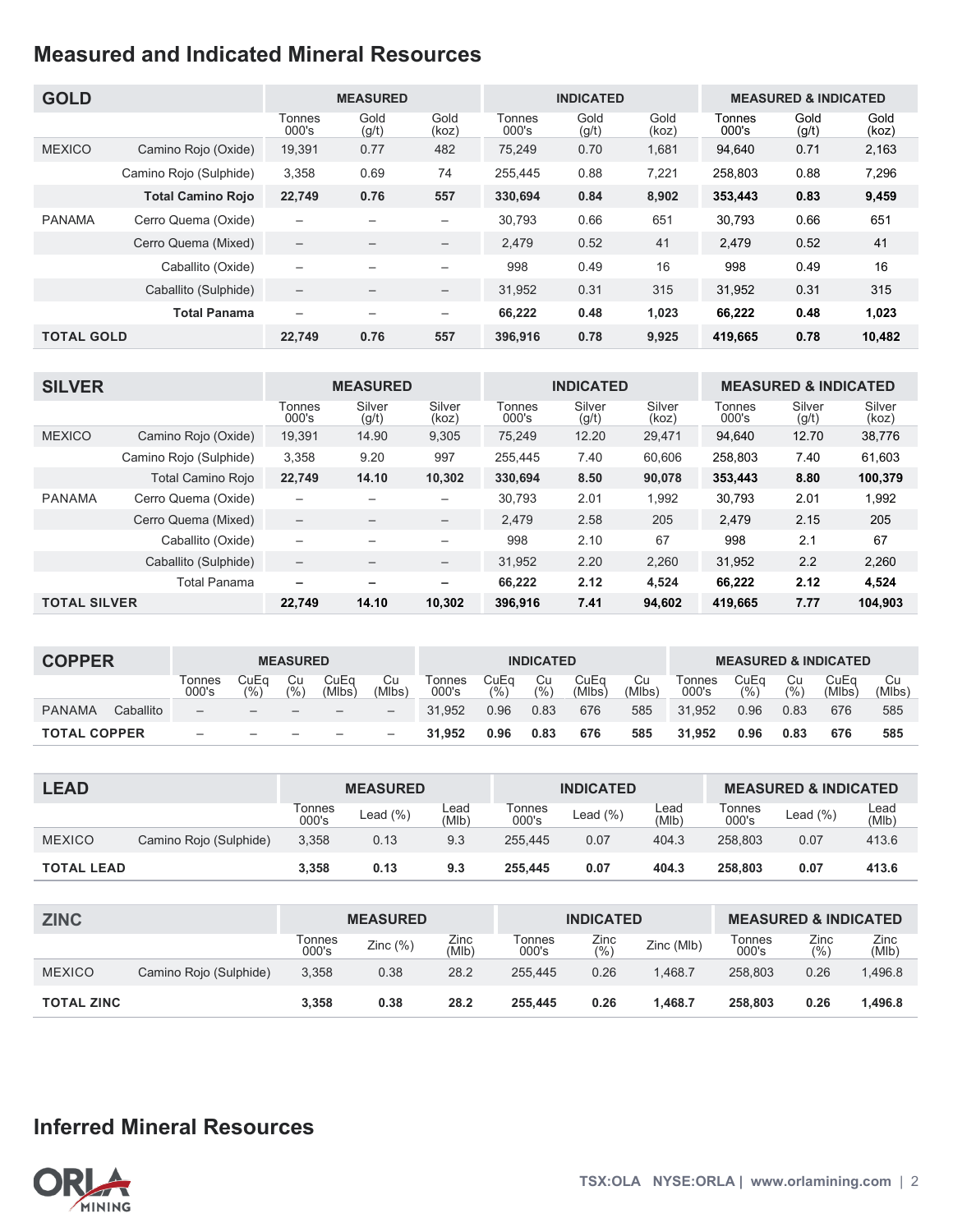| <b>GOLD</b>         |                          |                        |              | <b>INFERRED</b> |                |               |  |  |
|---------------------|--------------------------|------------------------|--------------|-----------------|----------------|---------------|--|--|
|                     |                          | Tonnes<br>000's        |              | Gold<br>(g/t)   |                | Gold<br>(koz) |  |  |
| <b>MEXICO</b>       | Camino Rojo (Oxide)      | 4,355                  |              | 0.86            |                | 119.8         |  |  |
|                     | Camino Rojo (Sulphide)   | 56,564                 |              | 0.87            |                | 1576.9        |  |  |
|                     | <b>Total Camino Rojo</b> | 60,919                 |              | 0.87            |                | 1696.7        |  |  |
| <b>PANAMA</b>       | Cerro Quema (Oxide)      | 3,613                  |              | 0.31            |                | 36            |  |  |
|                     | Cerro Quema (Mixed)      | 250                    |              | 0.39            |                | 3             |  |  |
|                     | Caballito (Oxide)        | 3,619                  |              | 0.36            |                | 41            |  |  |
|                     | Caballito (Sulphide)     | 22,569                 |              | 0.21            |                | 155           |  |  |
|                     | <b>Total Panama</b>      | 30,051                 |              | 0.24            |                | 234           |  |  |
| <b>TOTAL GOLD</b>   |                          | 90,970                 |              | 0.66            |                | 1930.7        |  |  |
| <b>SILVER</b>       |                          |                        |              | <b>INFERRED</b> |                |               |  |  |
|                     |                          | Tonnes                 |              | Silver          |                | Silver        |  |  |
| <b>MEXICO</b>       | Camino Rojo (Oxide)      | 000's<br>4,355         |              | (g/t)<br>5.80   |                | (koz)<br>805  |  |  |
|                     | Camino Rojo (Sulphide)   | 56,564                 |              | 7.50            |                | 13,713        |  |  |
|                     | <b>Total Camino Rojo</b> | 60,919                 |              | 7.40            |                | 14,518        |  |  |
| <b>PANAMA</b>       | Cerro Quema (Oxide)      | 3,613                  |              | 2.55            |                | 296           |  |  |
|                     | Cerro Quema (Mixed)      | 250                    |              | 0.66            |                | 5             |  |  |
|                     | Caballito (Oxide)        | 3,619                  |              | 2.30            |                | 268           |  |  |
|                     | Caballito (Sulphide)     | 22,569                 |              | 1.18            |                | 856           |  |  |
|                     | <b>Total PANAMA</b>      | 30,051                 |              | 1.49            |                | 1,425         |  |  |
| <b>TOTAL SILVER</b> |                          | 90,970                 |              | 5.45            |                | 15,943        |  |  |
| <b>COPPER</b>       |                          | <b>INFERRED</b>        |              |                 |                |               |  |  |
|                     |                          | <b>Tonnes</b><br>000's | CuEq<br>(% ) | Cu<br>$(\% )$   | CuEq<br>(Mlbs) | Cu<br>(MIbs)  |  |  |
| <b>PANAMA</b>       | Caballito                | 22,569                 | 0.85         | 0.77            | 425            | 381           |  |  |
| <b>TOTAL COPPER</b> |                          | 22,569                 | 0.85         | 0.77            | 425            | 381           |  |  |
| <b>LEAD</b>         |                          |                        |              | <b>INFERRED</b> |                |               |  |  |
|                     |                          | <b>Tonnes</b>          |              | Lead            |                | Lead          |  |  |
|                     |                          | 000's                  |              | (% )            |                | (Mlb)         |  |  |
| <b>MEXICO</b>       | Camino Rojo (Sulphide)   | 56,564                 |              | 0.05            |                | 63.1          |  |  |
| <b>TOTAL LEAD</b>   |                          | 56,564                 |              | 0.05            |                | 63.1          |  |  |
| <b>ZINC</b>         |                          |                        |              | <b>INFERRED</b> |                |               |  |  |
|                     |                          | Tonnes                 |              | Zinc            |                | Zinc          |  |  |
|                     |                          | 000's                  |              | (% )            |                | (Mlb)         |  |  |
| <b>MEXICO</b>       | Camino Rojo (Sulphide)   | 56,564                 |              | 0.23            |                | 290.4         |  |  |
| <b>TOTAL ZINC</b>   |                          | 56,564                 |              | 0.23            |                | 290.4         |  |  |